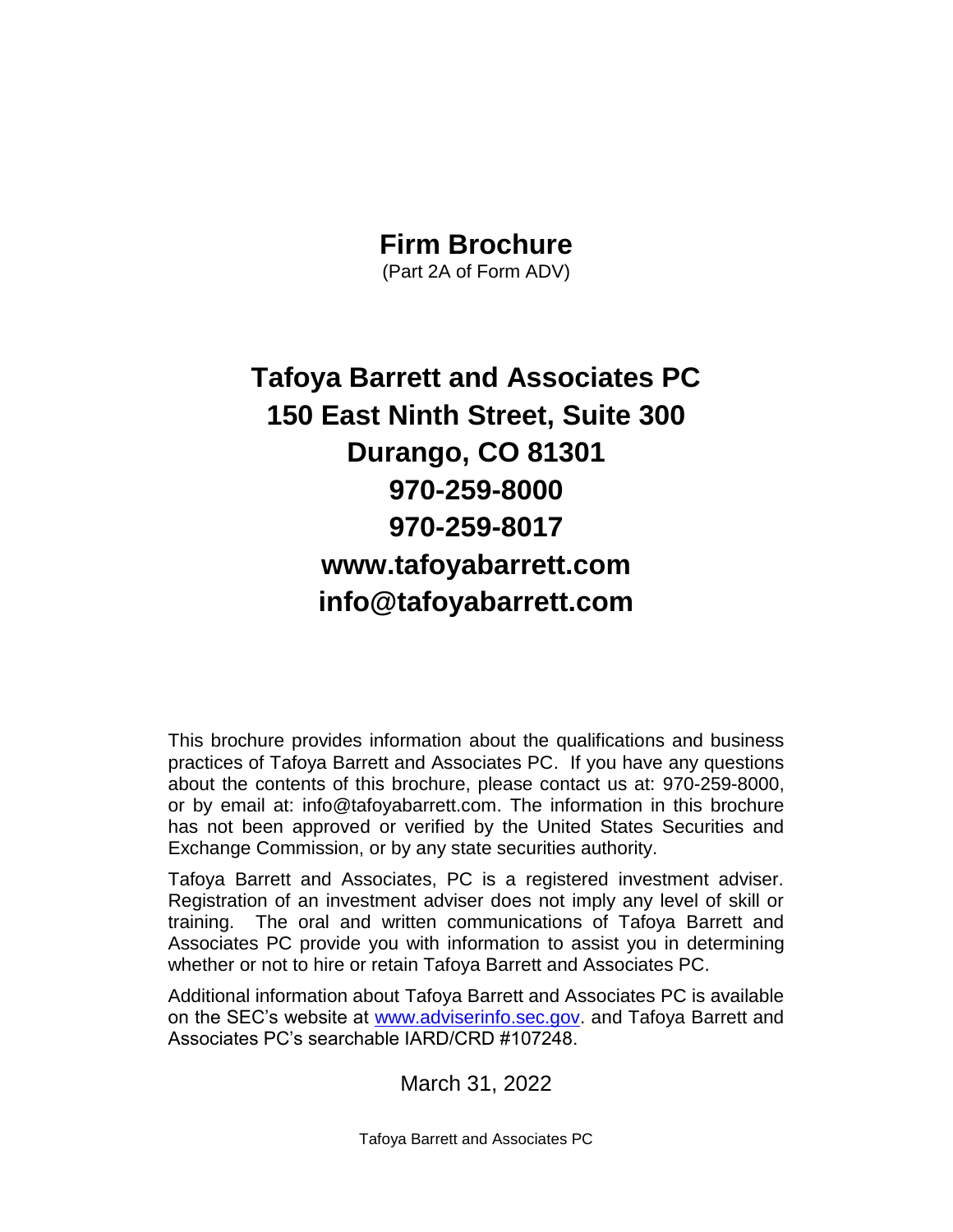# <span id="page-1-1"></span><span id="page-1-0"></span>**Material Changes**

### **Material Changes since the Last Update**

The U.S. Securities and Exchange Commission issued a final rule in July 2010 requiring advisers to provide a Firm Brochure in narrative "plain English" format. The new final rule specifies mandatory sections and organization. This brochure, dated March 31, 2019, is a new document prepared according to the SEC's new requirements and rules. As such, this document is materially different in structure and provides certain new information that our previous brochure did not provide. Our brochure will be updated annually or when material changes occur since the previous release of our brochure.

### <span id="page-1-2"></span>**Full Brochure Available**

Whenever you would like to receive a complete copy of our Firm Brochure, please contact us by telephone at: 970-259-8000 or by email at: info@tafoyabarrett.com.

i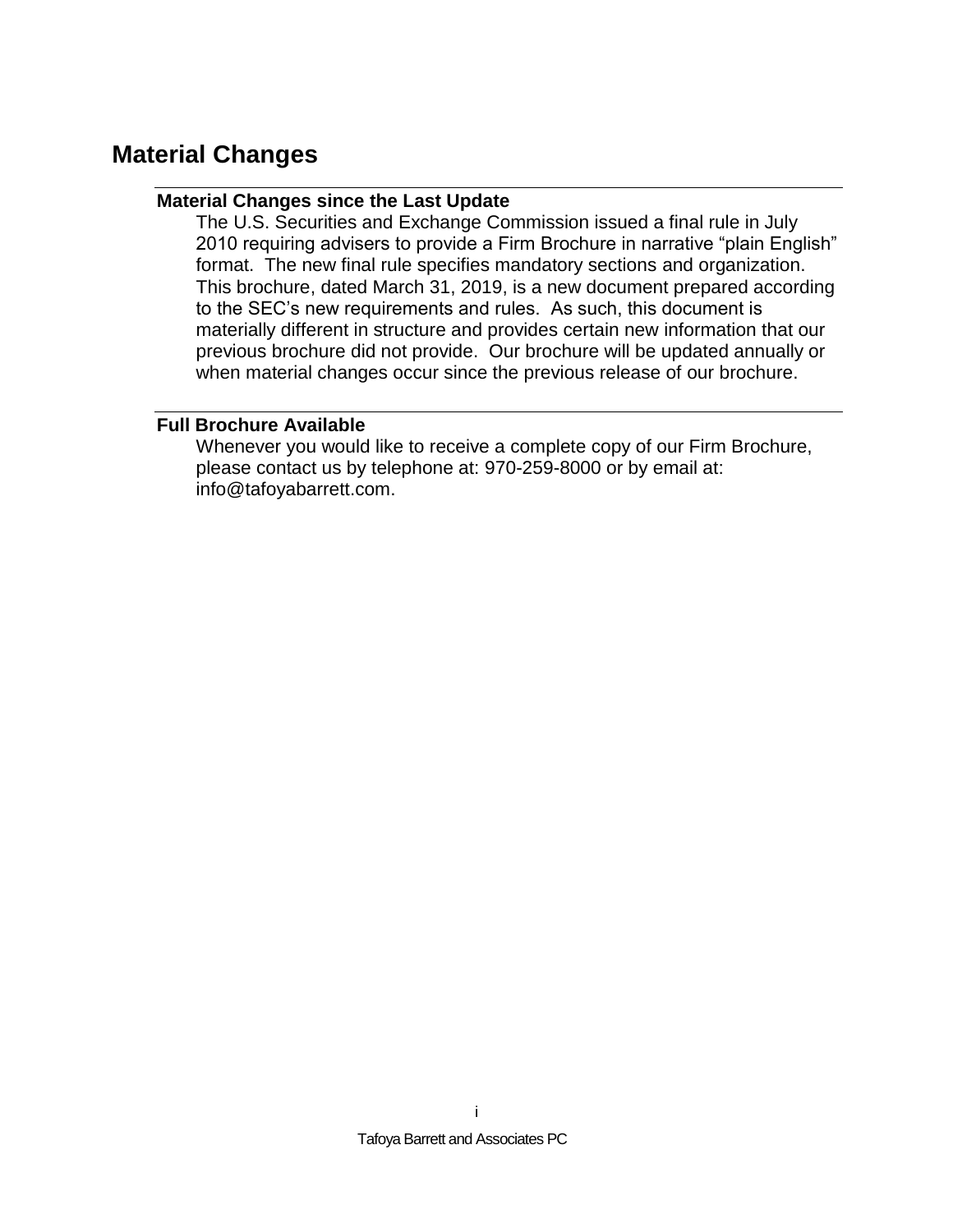# **Table of Contents**

| Methods of Analysis, Investment Strategies and Risk of Loss 4                 |  |
|-------------------------------------------------------------------------------|--|
|                                                                               |  |
|                                                                               |  |
|                                                                               |  |
| 4                                                                             |  |
|                                                                               |  |
| Code of Ethics, Participation or Interest in Client Transactions and Personal |  |
|                                                                               |  |
|                                                                               |  |
|                                                                               |  |

TOC<sub>1</sub>

**Tafoya Barrett and Associates PC**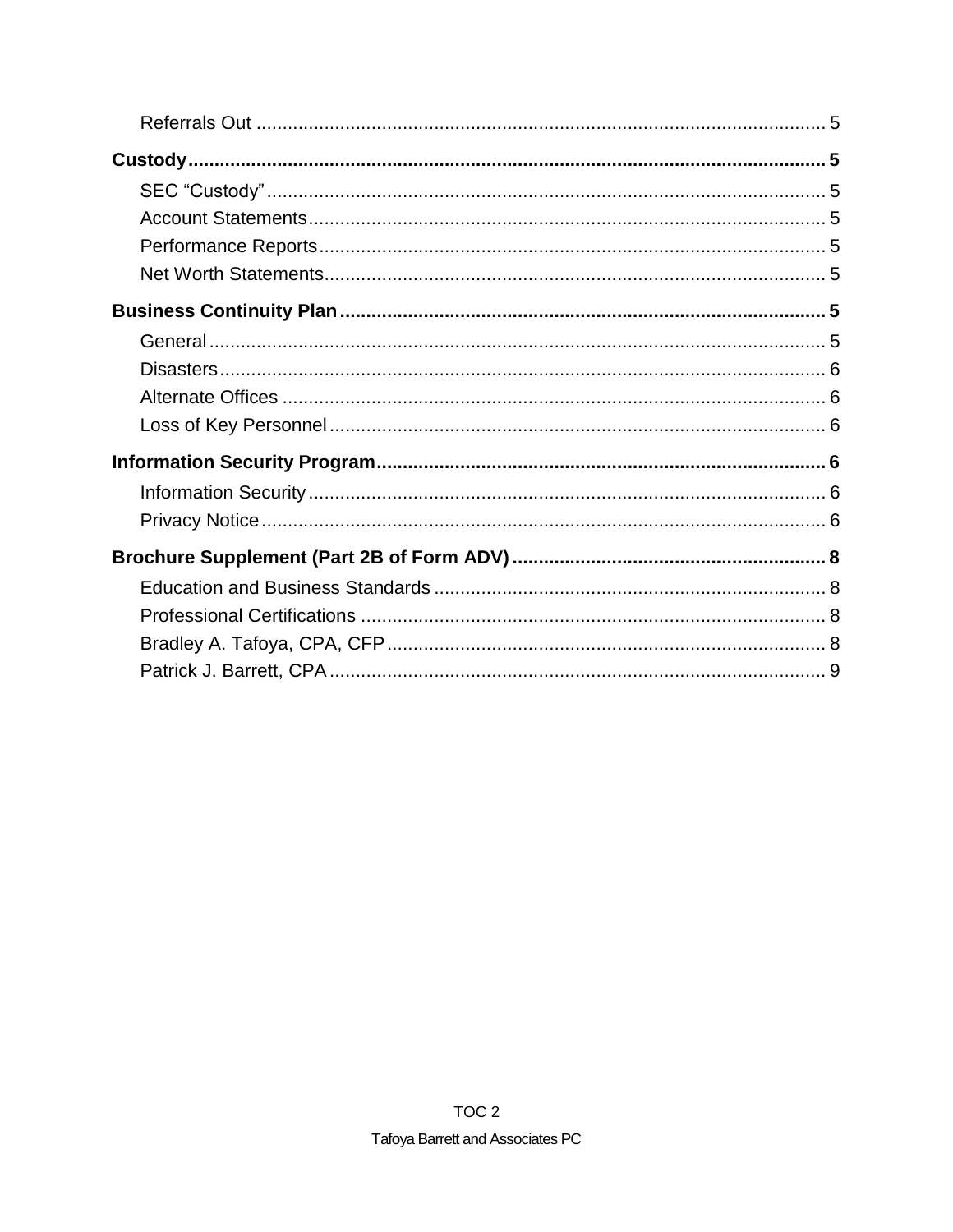# <span id="page-4-1"></span><span id="page-4-0"></span>**Advisory Business**

### **Firm Description**

Tafoya Barrett and Associates PC, was founded November 22, 1995.

Tafoya Barrett and Associates PC is a Certified Public Accounting firm providing tax return preparation for individuals, pension and profit sharing plans, trusts, estates, charitable organizations and small businesses. General financial recommendations are provided through consultation with the client and may include: determination of financial objectives, identification of financial problems, cash flow management, tax planning, insurance review, education funding, retirement planning, and estate planning.

Tafoya Barrett and Associates PC is a Certified Public Accounting firm. The firm does not sell annuities, insurance, stocks, bonds, mutual funds, limited partnerships, or other commissioned products. The firm is not affiliated with entities that sell financial products or securities. No commissions in any form are accepted. No finder's fees are accepted.

Investment advice is an integral part of financial planning. Tafoya Barrett and Associates PC will provide general financial recommendations regarding cash flow, college planning, retirement planning, tax planning and estate planning. However, we do not provide investment management services.

General financial recommendations are provided, with the client making the final decision on investment selection. Tafoya Barrett and Associates PC does not act as a custodian of client assets. The client always maintains asset control. Tafoya Barrett and Associates PC does not place trades for clients.

Other professionals (e.g., lawyers, investment advisors, insurance agents, etc.) are engaged directly by the client on an as-needed basis. Conflicts of interest will be disclosed to the client in the unlikely event they should occur.

### <span id="page-4-2"></span>**Principal Owners**

Bradley A. Tafoya is a 50.0% shareholder. Patrick J. Barrett is a 50.0% shareholder.

### <span id="page-4-3"></span>**Types of Services**

Tafoya Barrett and Associates PC will prepare federal and requested state income tax returns from information which clients furnish. We will provide appropriate bookkeeping services as needed and we may make general financial planning recommendations and suggestions based upon our knowledge gained in preparing income tax returns.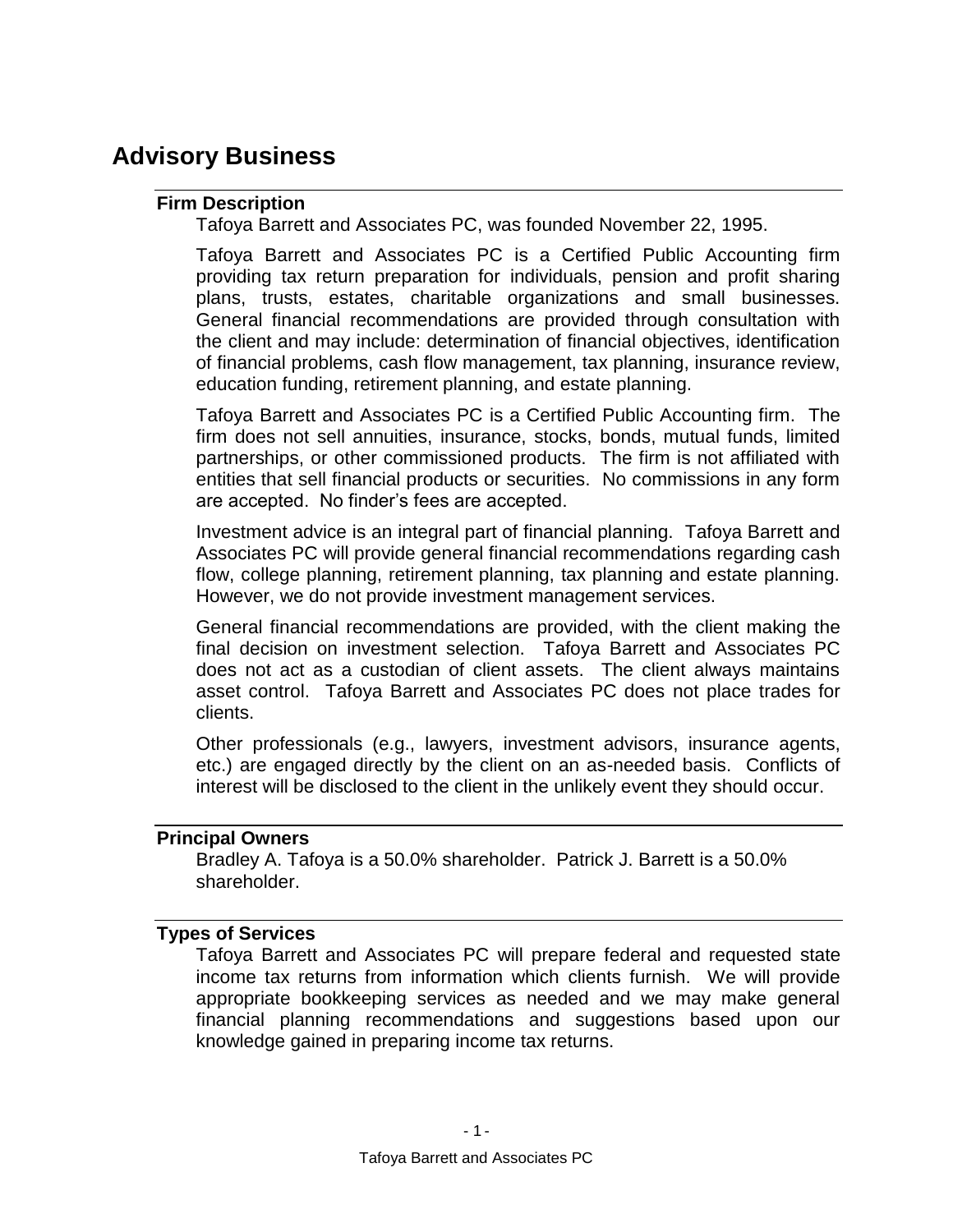On more than an occasional basis, Tafoya Barrett and Associates PC furnishes general recommendations to clients on financial planning matters, taxation issues, and trust services that often include estate planning.

Tafoya Barrett and Associates PC does not provide a timing service.

Tafoya Barrett and Associates PC does not manage assets for clients.

### <span id="page-5-0"></span>**Types of Agreements**

The following agreements define the typical client relationships.

#### <span id="page-5-1"></span>**Financial Planning Agreement**

A financial plan is designed to help the client with all aspects of financial planning without ongoing investment management after the financial plan is completed.

The financial plan may include, but is not limited to: a net worth statement; a cash flow statement; a review of investment accounts, including reviewing asset allocation and providing general repositioning recommendations; strategic tax planning; a review of retirement accounts and plans including general recommendations; a review of insurance policies and general recommendations for changes, if necessary; one or more retirement scenarios; estate planning review and general recommendations; and education planning with funding recommendations.

Detailed investment advice and specific recommendations are not provided as part of a financial plan. Implementation of the recommendations is at the discretion of the client.

Financial planning agreements are billed at our standard hourly rates. Since financial planning is a discovery process, situations occur wherein the client is unaware of certain financial exposures or predicaments.

#### <span id="page-5-2"></span>**Tax Preparation Agreement**

We will prepare federal and requested state income tax returns from information, which clients will furnish to us. If required, we will provide appropriate bookkeeping services, as needed to obtain the required information.

We will make no audit or other verification of the data submitted, although it may be necessary to ask for clarification of some of the information.

### <span id="page-5-3"></span>**Hourly Planning Engagements**

Tafoya Barrett and Associates PC provides hourly planning services for clients who need advice on a limited scope of work. The hourly rate for limited scope engagements range is \$295 to \$300.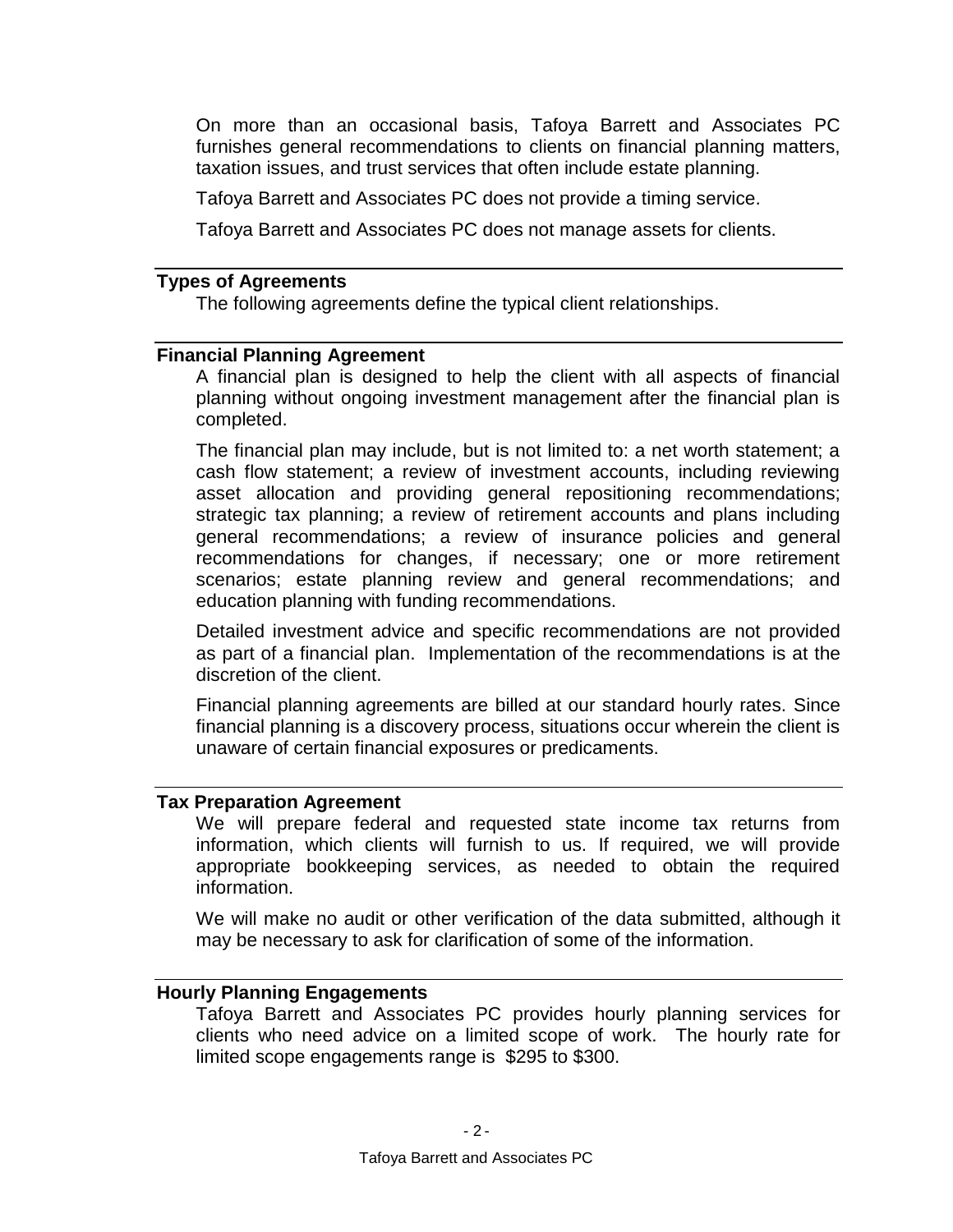### <span id="page-6-0"></span>**Asset Management**

Tafoya Barrett and Associates PC does not manage any client assets.

#### <span id="page-6-1"></span>**Termination of Agreement**

A Client may terminate any of the aforementioned agreements at any time by notifying Tafoya Barrett and Associates PC in writing and paying the rate for the time spent on the engagement prior to notification of termination. If the client made an advance payment, Tafoya Barrett and Associates PC will refund any unearned portion of the advance payment.

Tafoya Barrett and Associates PC may terminate any of the aforementioned agreements at any time by notifying the client in writing. If the client made an advance payment, Tafoya Barrett and Associates PC will refund any unearned portion of the advance payment.

### <span id="page-6-3"></span><span id="page-6-2"></span>**Fees and Compensation**

### **Description**

Our fee for these services will be based upon the amount of time required at our standard billing rates, depending on personnel involved in the engagement plus computer charges and out-of-pocket expenses and will be billed in arrears as work is performed. All invoices are due and payable upon presentation. A late payment charge of 1.5 percent per month will be assessed on any unpaid balance after deduction of current payments, credits, and allowances made within 30 days of the date of billing. This is an Annual Percentage Rate of 18 percent.

### <span id="page-6-4"></span>**Past Due Accounts and Termination of Agreement**

Tafoya Barrett and Associates PC reserves the right to stop work on any account that is more than 45 days overdue. In addition, Tafoya Barrett and Associates PC reserves the right to terminate any tax or financial planning engagement where a client has willfully concealed or has refused to provide pertinent information about financial situations when necessary and appropriate, in Tafoya Barrett and Associates PC's judgment, to providing proper financial advice. Any unused portion of fees collected in advance will be refunded within 30 days.

# <span id="page-6-6"></span><span id="page-6-5"></span>**Types of Clients**

### **Description**

Tafoya Barrett and Associates PC provides general financial advice to individuals, pension and profit sharing plans, trusts, estates, or charitable organizations, corporations or business entities. Client relationships vary in scope and length of service.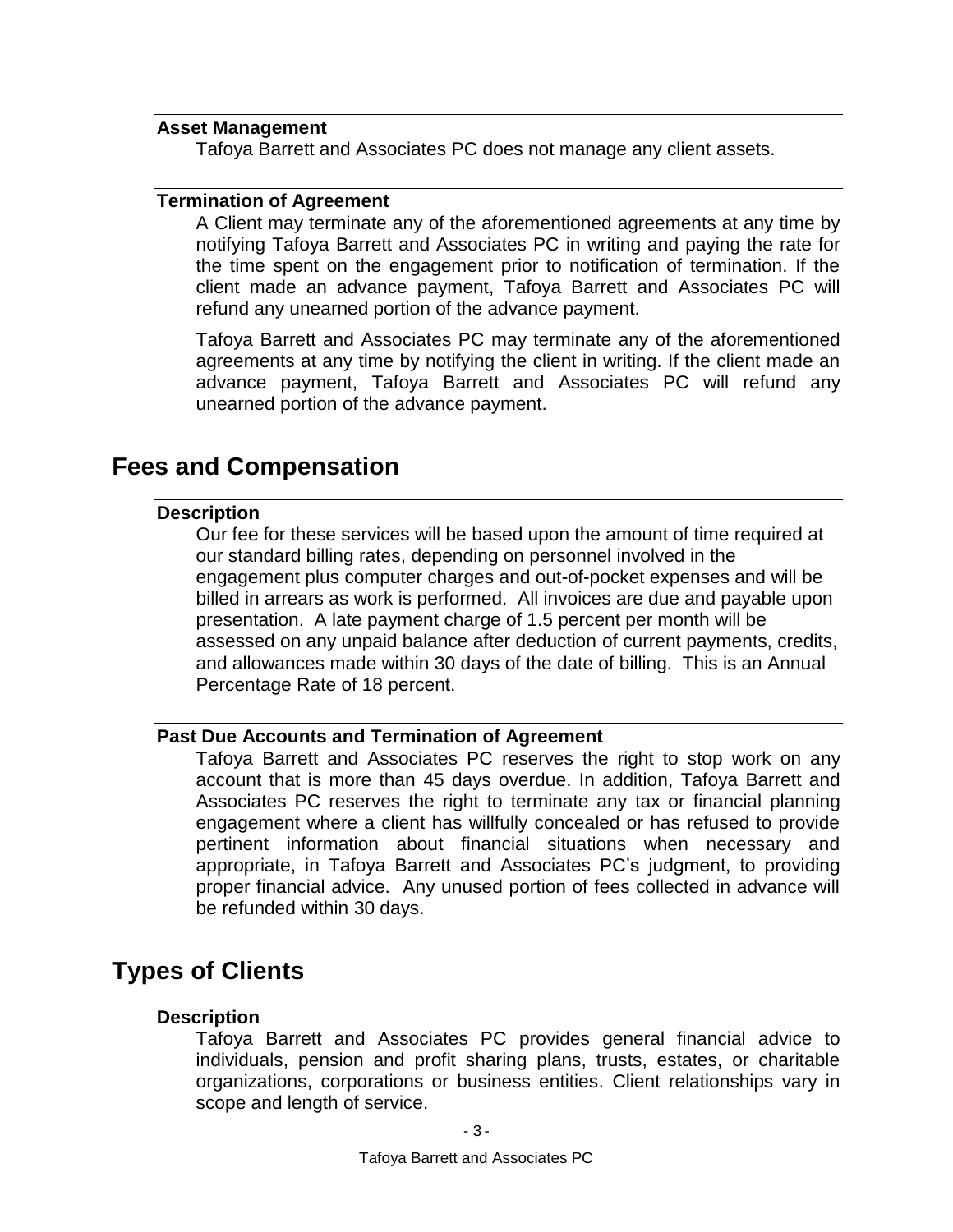# <span id="page-7-1"></span><span id="page-7-0"></span>**Methods of Analysis, Investment Strategies and Risk of Loss**

### **Methods of Analysis**

Tafoya Barrett and Associates PC does not provide investment management services.

# <span id="page-7-3"></span><span id="page-7-2"></span>**Disciplinary Information**

### **Legal and Disciplinary**

The firm and its employees have not been involved in legal or disciplinary events related to past or present client engagements.

# <span id="page-7-5"></span><span id="page-7-4"></span>**Other Financial Industry Activities and Affiliations**

### **Financial Industry Activities**

Tafoya Barrett and Associates PC is not registered as a securities brokerdealer, or a futures commission merchant, commodity pool operator or commodity trading advisor.

# <span id="page-7-6"></span>**Code of Ethics, Participation or Interest in Client Transactions and Personal Trading**

### <span id="page-7-7"></span>**Code of Ethics**

The employees of Tafoya Barrett and Associates PC have committed to a Code of Ethics, under the American Institute of Certified Public Accountants, (AICPA), and applies the AICPA's – Statements on Standards for Tax Services within its daily operations. Both the AICPA's Code of Ethics and Statements on Standards for Tax Services are available for review by clients and prospective clients upon request.

# <span id="page-7-9"></span><span id="page-7-8"></span>**Client Referrals and Other Compensation**

### **Incoming Referrals**

Tafoya Barrett and Associates PC has been fortunate to receive many client referrals over the years. The referrals came from current clients, estate planning attorneys, investment advisors, employees, personal friends of employees and other similar sources. The firm does not compensate referring parties for these referrals.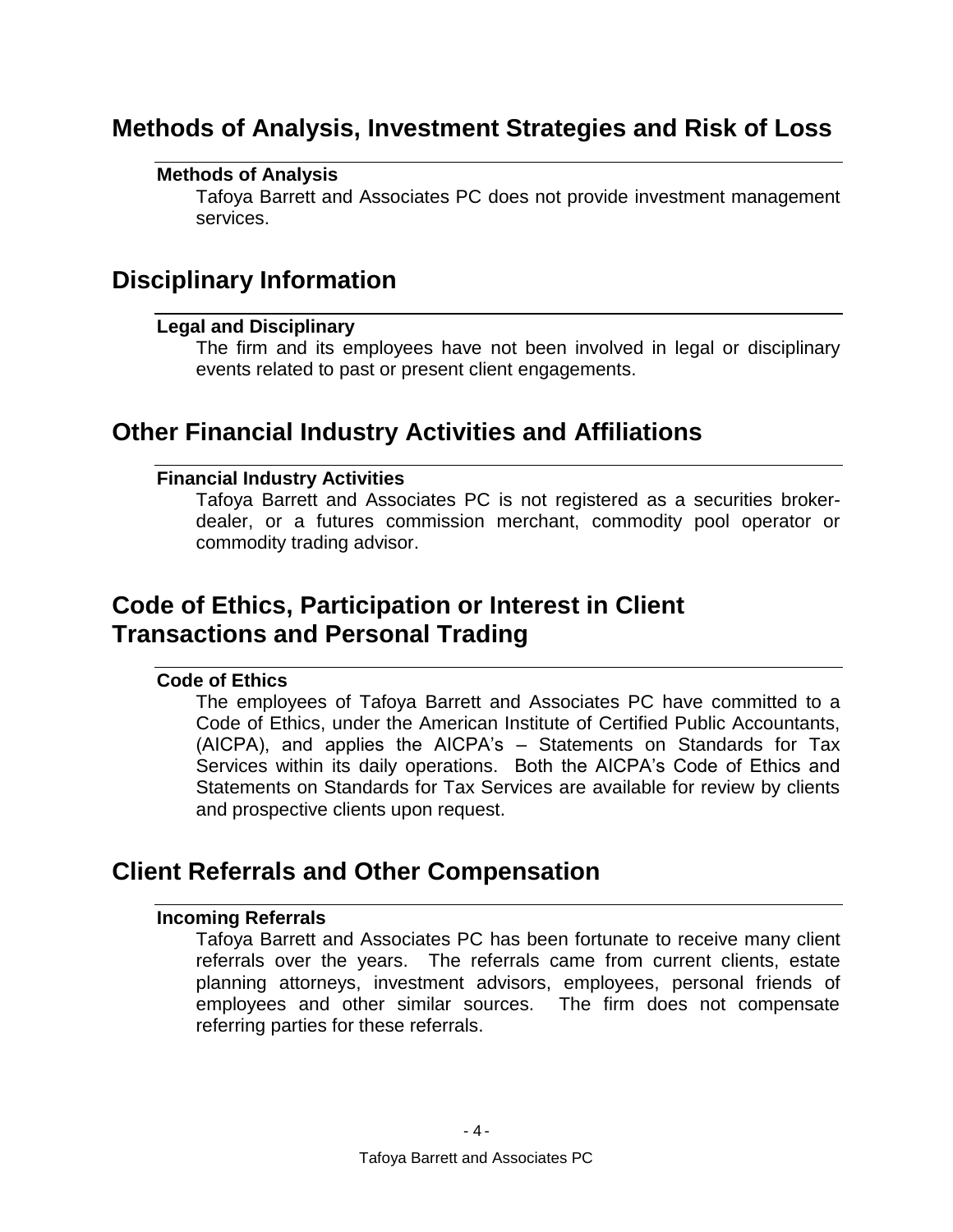### <span id="page-8-0"></span>**Referrals Out**

Tafoya Barrett and Associates PC does not accept referral fees or any form of remuneration from other professionals when a prospect or client is referred to them.

## <span id="page-8-2"></span><span id="page-8-1"></span>**Custody**

### **SEC "Custody"**

From time to time, Tafoya Barrett and Associates PC may be considered to have custody of certain types of accounts, such as when an employee acts as a trustee of an unrelated trust and the firm acts as the CPA or financial planner to that trust.

Additionally, the Firm may also be considered to have custody over clients operating checking accounts through its bookkeeping services. In such situations all expenses and disbursements are approved by the client either through annual budgetary preparation and review or as invoices are generated.

### <span id="page-8-3"></span>**Account Statements**

Tafoya Barrett and Associates PC does not have any assets under management and consequently does not provide any account statement reporting.

### <span id="page-8-4"></span>**Performance Reports**

Tafoya Barrett and Associates PC does not have any assets under management and consequently does not provide any performance reporting.

### <span id="page-8-5"></span>**Net Worth Statements**

Occasionally clients are provided net worth statements and net worth graphs. Net worth statements contain approximations of bank account balances provided by the client, as well as the value of land and hard-to-price real estate. The net worth statements are used for long-term financial planning where the exact values of assets are not material to the financial planning tasks.

### <span id="page-8-7"></span><span id="page-8-6"></span>**Business Continuity Plan**

### **General**

Tafoya Barrett and Associates PC has a Business Continuity Plan in place that provides detailed steps to mitigate and recover from the loss of office space, communications, services or key people.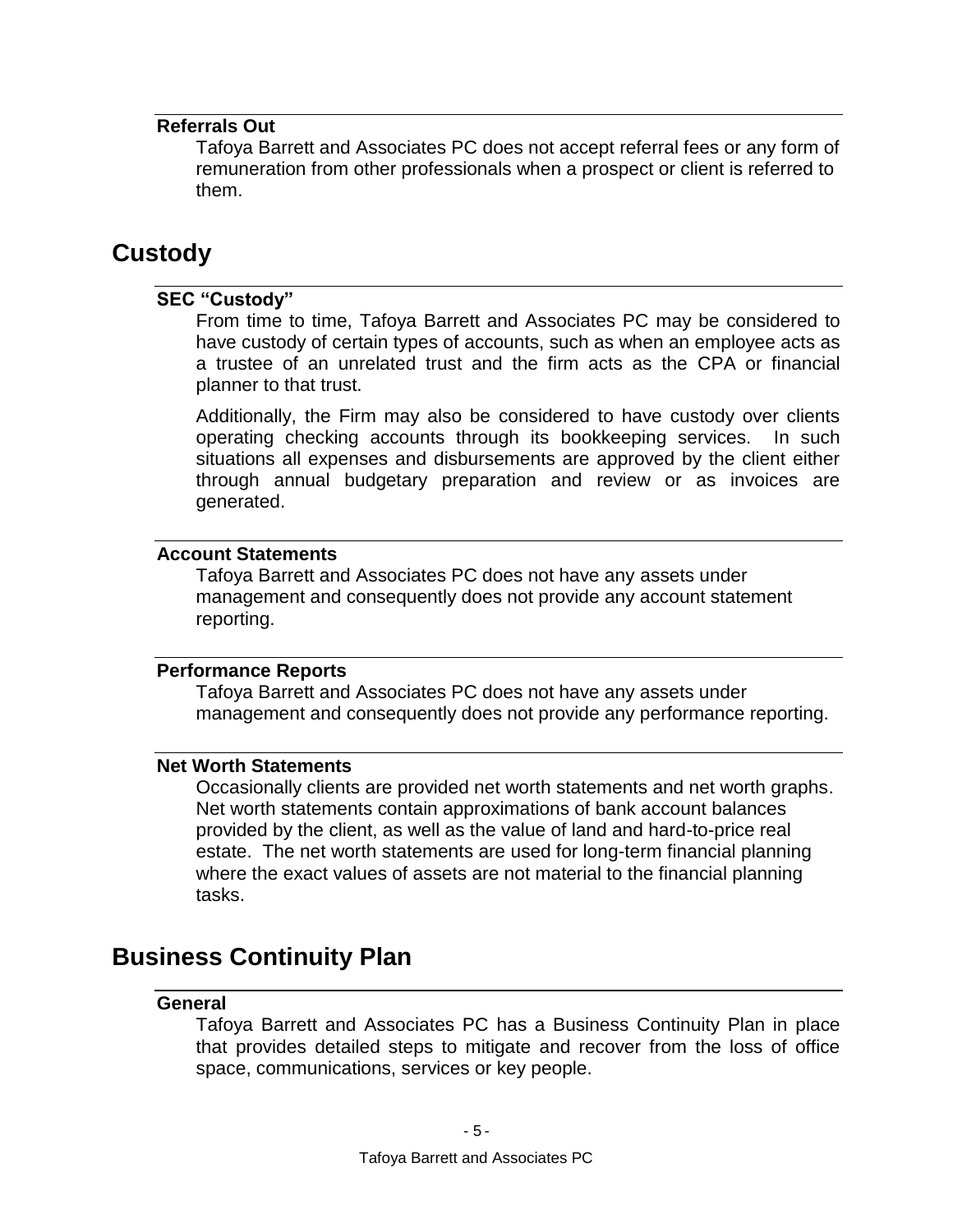### <span id="page-9-0"></span>**Disasters**

The Business Continuity Plan covers natural disasters such as snow storms, hurricanes, tornados, and flooding. The Plan covers man-made disasters such as loss of electrical power, loss of water pressure, fire, bomb threat, nuclear emergency, chemical event, biological event, T-1 communications line outage, Internet outage, railway accident and aircraft accident. Electronic files are backed up daily and archived offsite.

### <span id="page-9-1"></span>**Alternate Offices**

Alternate offices are identified to support ongoing operations in the event the main office is unavailable. It is our intention to contact all clients within five days of a disaster that dictates moving our office to an alternate location.

### <span id="page-9-2"></span>**Loss of Key Personnel**

Tafoya Barrett and Associates PC has signed a Business Continuation Agreement through a Buy-Sell Agreement between the principal owners to support Tafoya Barrett and Associates PC in the event of serious disability or death of one of the owners.

## <span id="page-9-4"></span><span id="page-9-3"></span>**Information Security Program**

### **Information Security**

Tafoya Barrett and Associates PC maintains an information security program to reduce the risk that personal and confidential information may be breached.

### <span id="page-9-5"></span>**Privacy Notice**

Tafoya Barrett and Associates PC is committed to maintaining the confidentiality, integrity and security of the personal information that is entrusted to us.

The categories of nonpublic information that we collect may include information about personal finances, information about health to the extent that it is needed for the financial planning process, information about transactions between clients and third parties, and information from consumer reporting agencies, e.g., credit reports. We use this information to help clients meet their personal financial goals.

With client's written permission, we disclose limited information to attorneys, investment advisors, and mortgage lenders with whom clients have established a relationship. With client's written permission, we share a limited amount of information about them with their brokerage firm.

We maintain a secure office to ensure that client's information is not placed at unreasonable risk. We employ a firewall barrier, secure data encryption techniques and authentication procedures in our computer environment.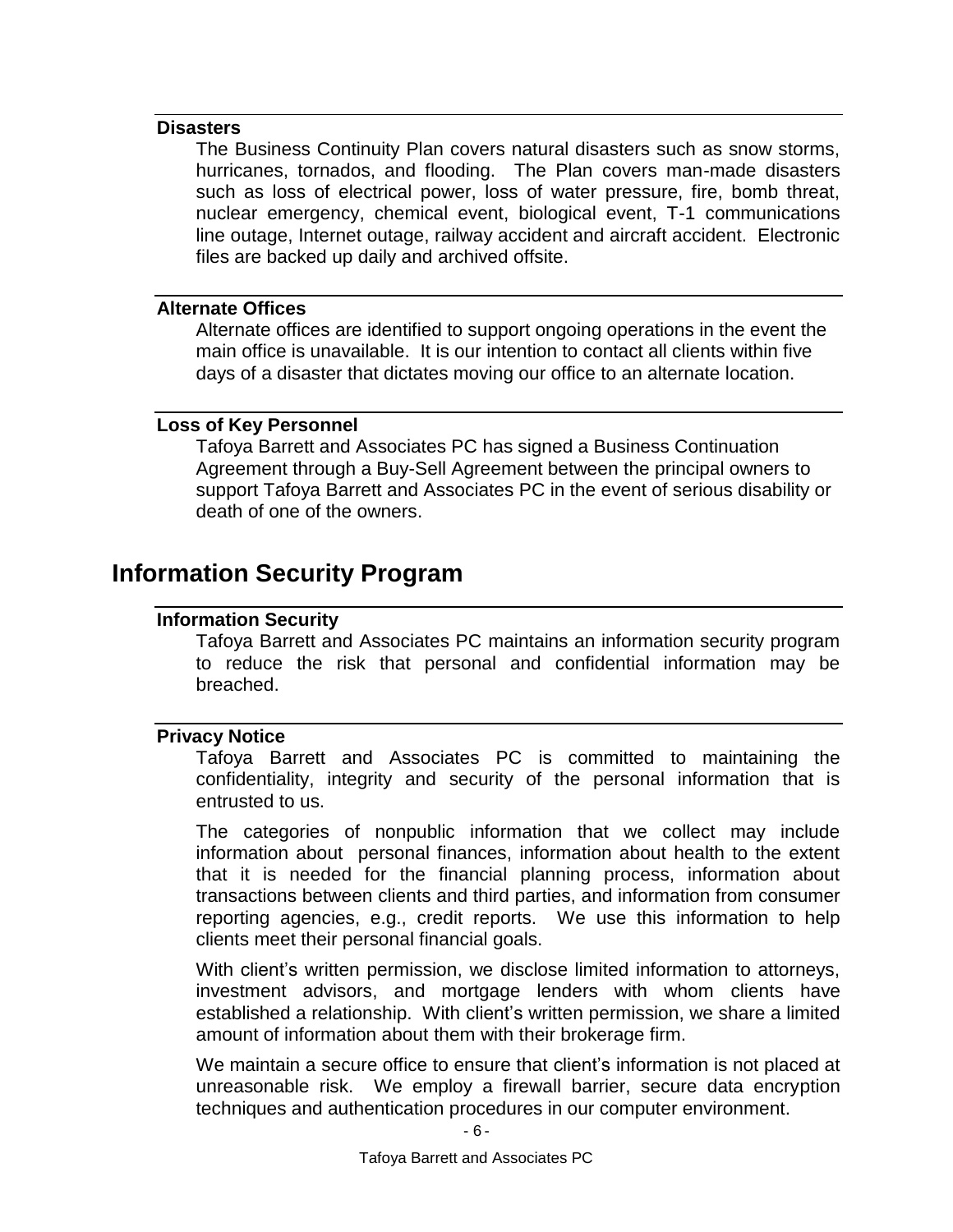We do not provide client's personal information to mailing list vendors or solicitors. We require strict confidentiality in our agreements with unaffiliated third parties that require access to client's personal information.

It is our policy to keep records related to engagements for a minimum of seven years. However, Tafoya Barrett and Associates PC does not keep any original client records, so we will return those to clients at the completion of the services rendered under an engagement. When records are returned to clients, it is their responsibility to retain and protect their records for possible future use, including potential examination by any government or regulatory agencies.

We will notify clients in advance if our privacy policy is expected to change.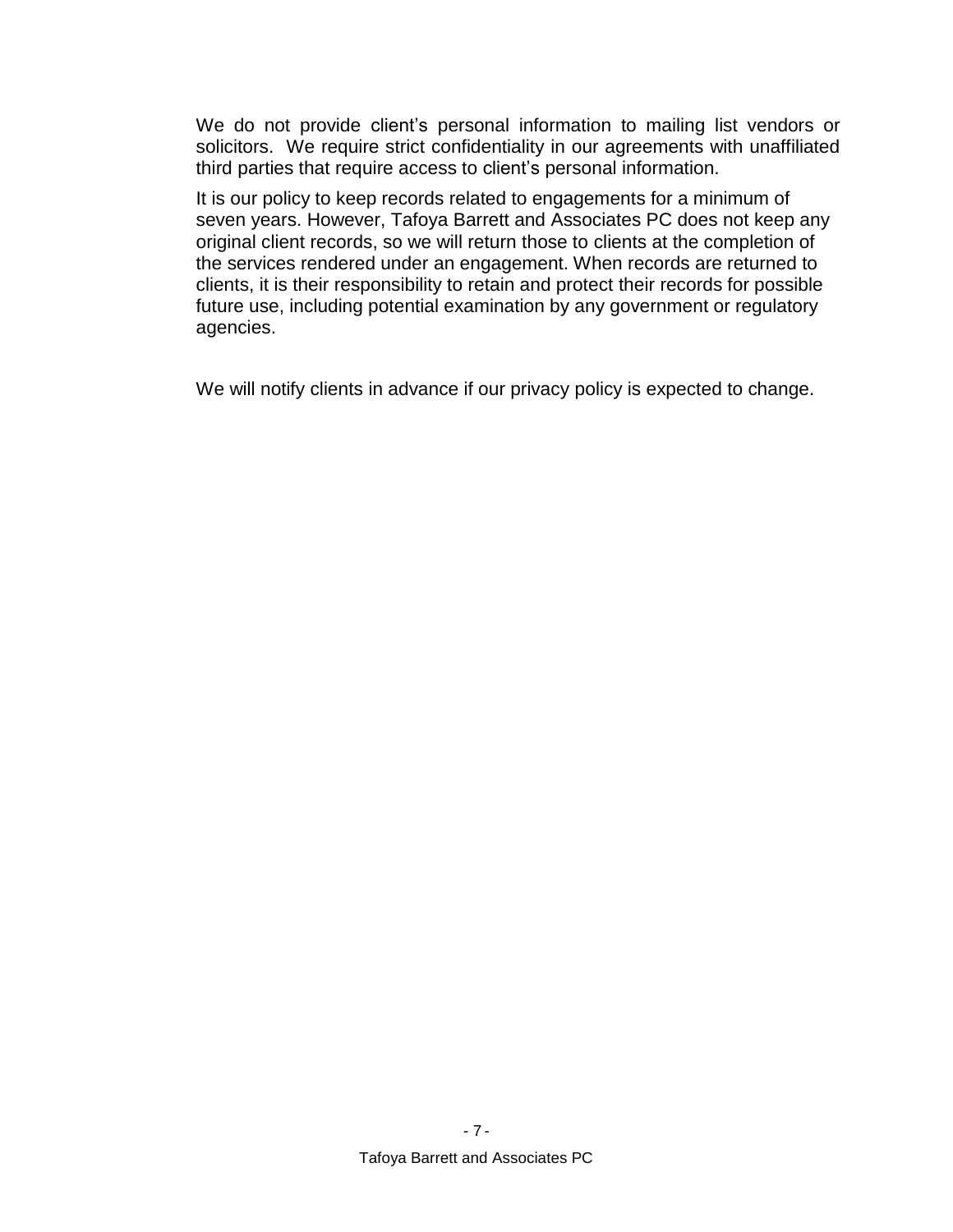## <span id="page-11-1"></span><span id="page-11-0"></span>**Brochure Supplement (Part 2B of Form ADV)**

### **Education and Business Standards**

Tafoya Barrett and Associates PC requires that financial planners in its employ have a bachelor's degree and further coursework demonstrating knowledge of tax planning and financial planning. Examples of acceptable coursework include: a CPA, an MBA, a CFP®, a PFS, a CFA, a ChFC, JD, CTFA, or an EA. Additionally, employees participate in annual continuing professional education programs and must have work experience that demonstrates their aptitude for financial planning.

### <span id="page-11-2"></span>**Professional Certifications**

Employees have earned certifications and credentials that are required to be explained in further detail.

### Certified Public Account, (CPA)

- Bachelor's degree from an accredited college or university.
- Completion of bi-annual continuing professional education requirements of the Colorado State Board of Accountancy, American Institute of Certified Public Accounts, and Colorado Society of CPAs, including completion of bi-annual ethics continuing education requirements.

### <span id="page-11-3"></span>**Bradley A. Tafoya, CPA, CFP, RLP**

Educational Background:

- Date of birth: July 10, 1970
- BS in Accounting, Fort Lewis College
- MS in Accounting, Colorado State University.

Business Experience:

Tafoya Barrett and Associates PC (Nov. 1998 to Present)

Arbitration Claims: None

Self-Regulatory Organization or Administrative Proceeding: None

Bankruptcy Petition: None

Additional information about **Bradley A. Tafoya** is available on the SEC's website at [www.adviserinfo.sec.gov.](http://www.adviserinfo.sec.gov/) The searchable IARD/CRD # for **Bradley A. Tafoya** is **4376709**.